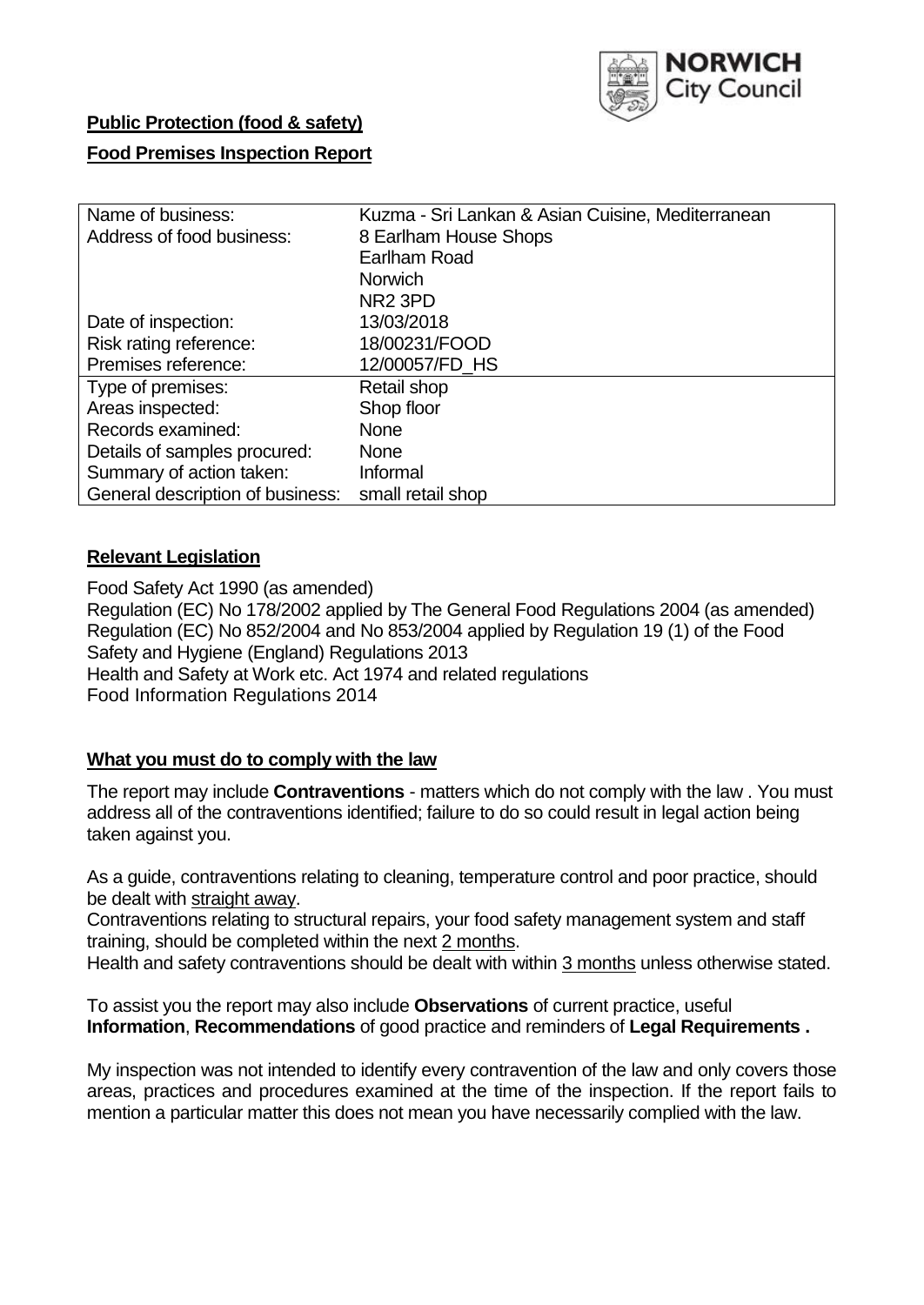# **FOOD SAFETY**

## **How we calculate your Food Hygiene Rating:**

The food safety section has been divided into the three areas which you are scored against for the hygiene rating: 1. food hygiene and safety procedures, 2. structural requirements and 3. confidence in management/control procedures. Each section begins with a summary of what was observed and the score you have been given. Details of how these scores combine to produce your overall food hygiene rating are shown in the table.

| <b>Compliance Area</b>                     |          |    |           | <b>You Score</b> |                |    |           |    |          |  |  |
|--------------------------------------------|----------|----|-----------|------------------|----------------|----|-----------|----|----------|--|--|
| Food Hygiene and Safety                    |          |    |           | $\overline{0}$   | 5              | 10 | 15        | 20 | 25       |  |  |
| <b>Structure and Cleaning</b>              |          |    |           | $\Omega$         | 5.             | 10 | 15        | 20 | 25       |  |  |
| Confidence in management & control systems |          |    |           | $\Omega$         | 5              | 10 | 15        | 20 | 30       |  |  |
|                                            |          |    |           |                  |                |    |           |    |          |  |  |
| <b>Your Total score</b>                    | $0 - 15$ | 20 | $25 - 30$ |                  | $35 - 40$      |    | $45 - 50$ |    | > 50     |  |  |
| <b>Your Worst score</b>                    | 5.       | 10 | 10        |                  | 15             |    | 20        |    |          |  |  |
|                                            |          |    |           |                  |                |    |           |    |          |  |  |
| <b>Your Rating is</b>                      | 5        | 4  |           | 3                | $\overline{2}$ |    |           |    | $\Omega$ |  |  |

Your Food Hygiene Rating is 3 - a generally satisfactory

standard  $0000300$ 

# **1. Food Hygiene and Safety**

Food hygiene standards are high. You demonstrated a very good standard of compliance with legal requirements. You have safe food handling practices and procedures and all the necessary control measures to prevent cross-contamination are in place. Some minor contraventions require your attention. **(Score 5)**

# Contamination risks

**Contravention** The following exposed food to the general risk of cross-contamination with bacteria or allergens::

 you were selling herbs and spices which you were weighing and repackaging. You must ensue that cross contamination by allergens is controlled as allergens were being stored amongst the herbs and spices

#### Hand-washing

**Observation** Hand washing was managed well and wash-hand basins were well stocked with hand cleaning material.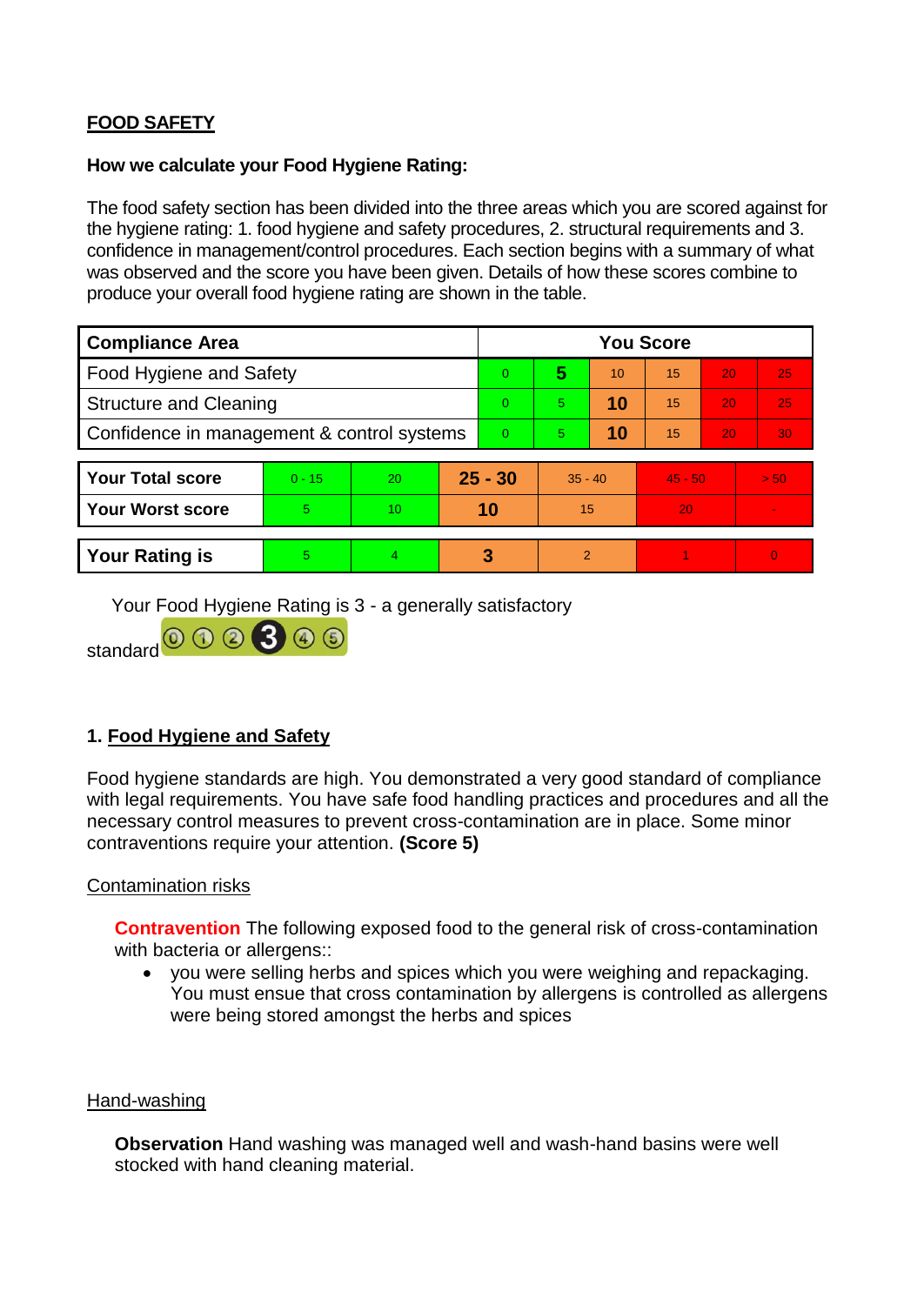# **2. Structure and Cleaning**

The structure facilities and standard of cleaning and maintenance are of a generally satisfactory standard but there are some repairs and/or improvements which are required in order for you to comply with the law. Pest control and waste disposal provisions are adequate. The contraventions require your attention; although not critical to food safety they may become so if not addressed. **(Score 10)**

## Cleaning of Equipment and Food Contact Surfaces

**Contravention** The following surfaces and equipment in contact with food were dirty and/or could not be cleaned and require cleaning or discarding:

• seals to the larder fridge

# **Maintenance**

**Contravention** The following items had not been suitably maintained and must be repaired or replaced:

- the ceiling had missing tiles to it
- fluorescent tubes were missing to the light fittings, this was mentioned in your last report

# **3. Confidence in Management**

There are generally satisfactory food safety controls in place although there is evidence of some non-compliance with the law. The contraventions require your attention; although not critical to food safety they may become so if not addressed. **(Score 10)**

Type of Food Safety Management System Required

**Information** The absence of any documentation has resulted in a poor score for confidence in management and this, in turn, has had an adverse effect on your Food Hygiene Rating.

**Observation** you informed me that you had left your pack at home

#### **Training**

**Information** You can obtain a list of the training courses we provide on our website www.norwich.gov.uk

#### Infection Control / Sickness / Exclusion Policy